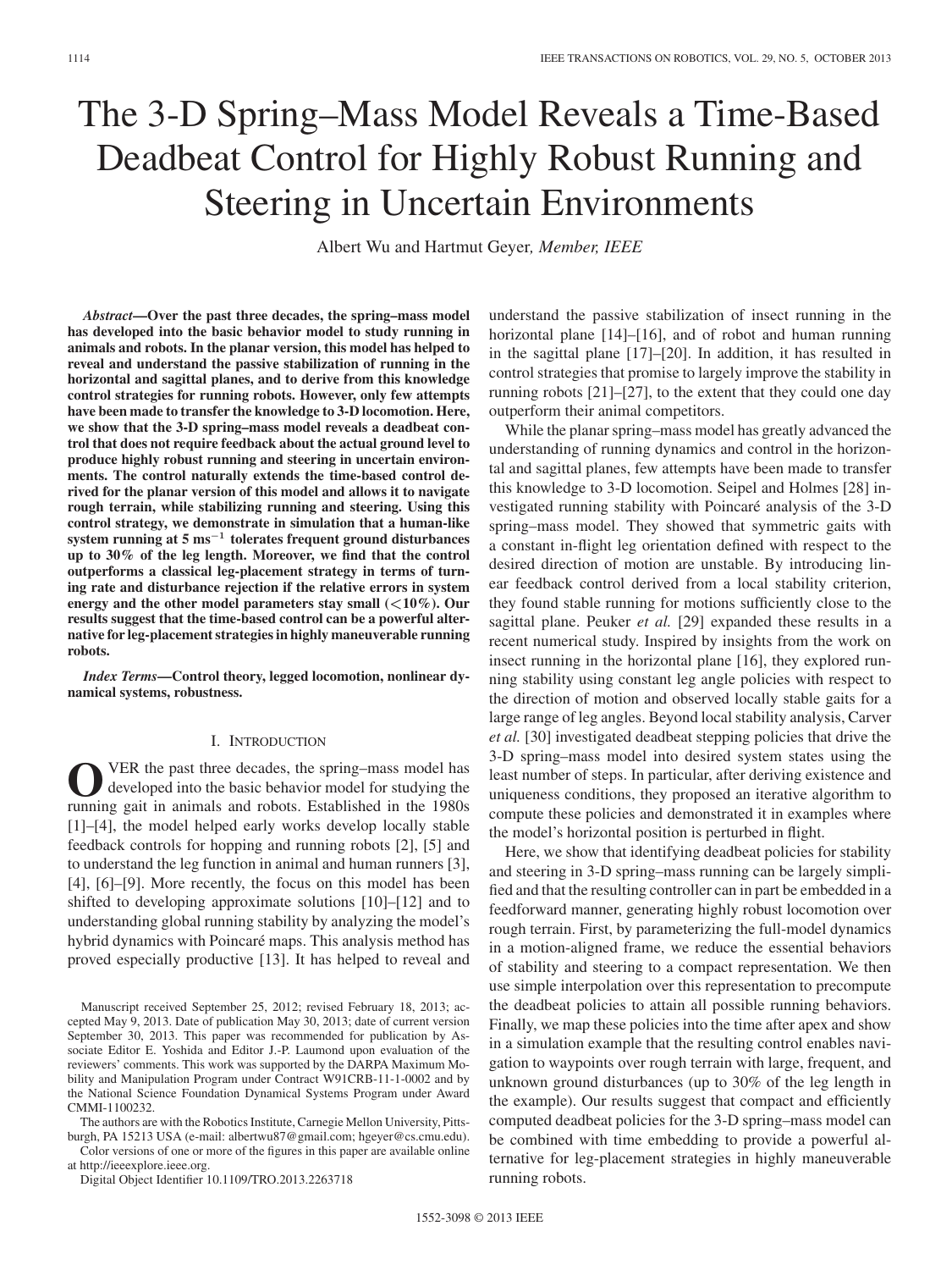# II. THREE-DIMENSIONAL MODEL AND PROBLEM FORMULATION

#### *A. Dynamics*

We model 3-D spring–mass running similar to previous work [18], [20], [28], [30], [31] (see Fig. 1). The flight phase is modeled as a point mass  $m$  following a ballistic trajectory with

$$
m\begin{bmatrix} \ddot{x} \\ \ddot{y} \\ \ddot{z} \end{bmatrix} = \begin{bmatrix} 0 \\ -mg \\ 0 \end{bmatrix}
$$
 (1)

where the coordinates are given in the apex frame. The apex describes the highest point in flight and the apex frame aligns the  $x$ -axis with the direction of motion  $v$  at that point. In addition, the frame's origin is located at the ground level. After the apex event, the angle of attack  $\alpha$  and the splay angle  $\beta$  parameterize the swing-leg orientation. The swing leg has a constant length  $l_0$ , and the model transitions to stance when the point mass reaches the touchdown height  $y_{\text{TD}} = l_0 \sin(\alpha)$ .

During stance, the point mass rebounds on a massless spring with stiffness  $k$  and rest length  $l_0$ , assuming that the foot point stays fixed on the ground. The dynamics of the point mass are governed by the gravitational force m*g* and the spring force  $\mathbf{F} = k(l_0/|\mathbf{l}| - 1)\mathbf{l}$  acting along the leg axis  $\mathbf{l}$ 

$$
m\begin{bmatrix} \ddot{x} \\ \ddot{y} \\ \ddot{z} \end{bmatrix} = k(l_0/|l|-1) \begin{bmatrix} x - x_f \\ y \\ z - z_f \end{bmatrix} + \begin{bmatrix} 0 \\ -mg \\ 0 \end{bmatrix}
$$
 (2)

where  $[x \ 0 \ z]_f^T$  is the location of the foot point and  $|l|^2 = (x - )$  $(x_f)^2 + y^2 + (z - z_f)^2$ . The resulting trajectory of the point mass determines the spatial orientation and length of the spring. When the spring length returns to  $l_0$  during rebound, the model transitions back to the flight phase.

The model describes running dynamics with alternating stance and flight phases of the left and right legs as long as four conditions are fulfilled. First, the model reaches an apex in flight. Second, at apex, the height of the point mass exceeds the landing height,  $y_a > l_0 \sin(\alpha)$ . Third, the point mass remains above the ground throughout stance,  $y > 0$ . And fourth, the horizontal leg forces stay within the friction limit,  $\sqrt{F_x^2 + F_z^2} < \mu F_y$ , where  $\mu$  is the static friction coefficient. (We do not consider slipping.) The last condition translates into a minimum angle of attack  $\alpha_{\min} = \tan(\mu^{-1})$ . Smaller landing angles will always lead to a violation of the friction condition in stance.

## *B. Behavior Function and Control Objective*

The behavior of the spring–mass model is captured by the apex return map, which is a discrete mapping of the system state at apex between two consecutive flight phases. The complete map tracks the state vector  $[x \dot{x} y \dot{y} z \dot{z}]_a$ , where the subscript a denotes the apex for each variable. However, to characterize the model behavior, it suffices to track only a pair of variables, the apex height y and the deflection  $d\theta$  in heading. Similar to the planar case,  $\dot{y}_a = 0$  by the definition of the apex. Furthermore, the stance dynamics depend on the relative position of the foot with respect to the point mass and its direction. This posi-



Fig. 1. Three-dimensional spring–mass running model. The model describes a sequence of flight and stance phases. The ith flight is characterized by a ballistic trajectory of a point mass  $m$ . The apex velocity vector  $v_i$  and the vertical axis define an apex frame  $(x, y, z)$  and a heading  $\theta_i$  with respect to the world frame  $(x, y, z)'$ . The leg of length  $l_0$  is positioned with an angle of attack α and a splay angle β, both measured in the apex frame. In stance, the point mass rebounds on a massless spring leg (stiffness  $k$ , rest length  $l_0$ ). The model's net behavior can be captured by a behavior function  $f$  which maps the apex height  $y_{i+1} (y_i, \alpha_i, \beta_i)$  and the change in heading  $d\theta(y_i, \alpha_i, \beta_i)$ . Because of the symmetry of the model,  $f$  equally captures left- and right-leg behavior of the alternating stance phases in running. g: gravitational acceleration,  $v_{i+1}$ : velocity vector at apex  $i + 1$ .

tion is parameterized by  $\alpha$  and  $\beta$ , making  $[x \, z]_a$  unnecessary to compute the motion between apexes (just as  $x$  can be discarded given  $\alpha$  in the planar case). Note, however, that these coordinates are required to track the absolute position of the system within the global frame. Among the remaining variables, the magnitude of the horizontal velocity is coupled to the height  $y_a$ by the constant system energy  $E_s$  with  $\dot{x}_a^2 + \dot{z}_a^2 = \frac{2E_s}{m} - 2gy_a$ . Therefore, the model behavior is captured by

$$
(y_{i+1}, d\theta) = f(y_i, \mathbf{p})
$$

where  $d\theta$  is the horizontal deflection after the stance phase, f is a function of the model dynamics, and *p* is the vector of model parameters. That is, given *p*, the previous apex height yi is the only state needed to derive the *relative* motion of the next flight phase. From this representation, the apex return map R that characterizes running stability and global steering of the 3-D spring–mass model can be formalized as

$$
(y,\theta)_{i+1}=R(y_i,\theta_i,\boldsymbol{p})
$$

with  $\theta_i$  describing the global heading in the *i*th step (see Fig. 1) and  $\theta_{i+1} = \theta_i + d\theta$ .

The model behavior can be controlled by manipulating the return map, for which a goal behavior is equivalent to a target state  $(y, \theta)^*$ . The control problem consists of finding ways to drive the model to the target state from arbitrary initial conditions, and deadbeat control is achieved if a parameter policy  $p(y_i, \theta_i, y^*, \theta^*)$  exists that enforces  $(y, \theta)_{i+1} = (y, \theta)^*$  for all possible  $(y, \theta)_i$ . As a result, the general problem of controlling the model behavior resolves for each initial state  $i$  to the minimization problem

$$
\boldsymbol{p}_i = \operatorname*{argmin}_{\boldsymbol{p}} d((y, \theta)^*, R(y_i, \theta_i, \boldsymbol{p})) \tag{3}
$$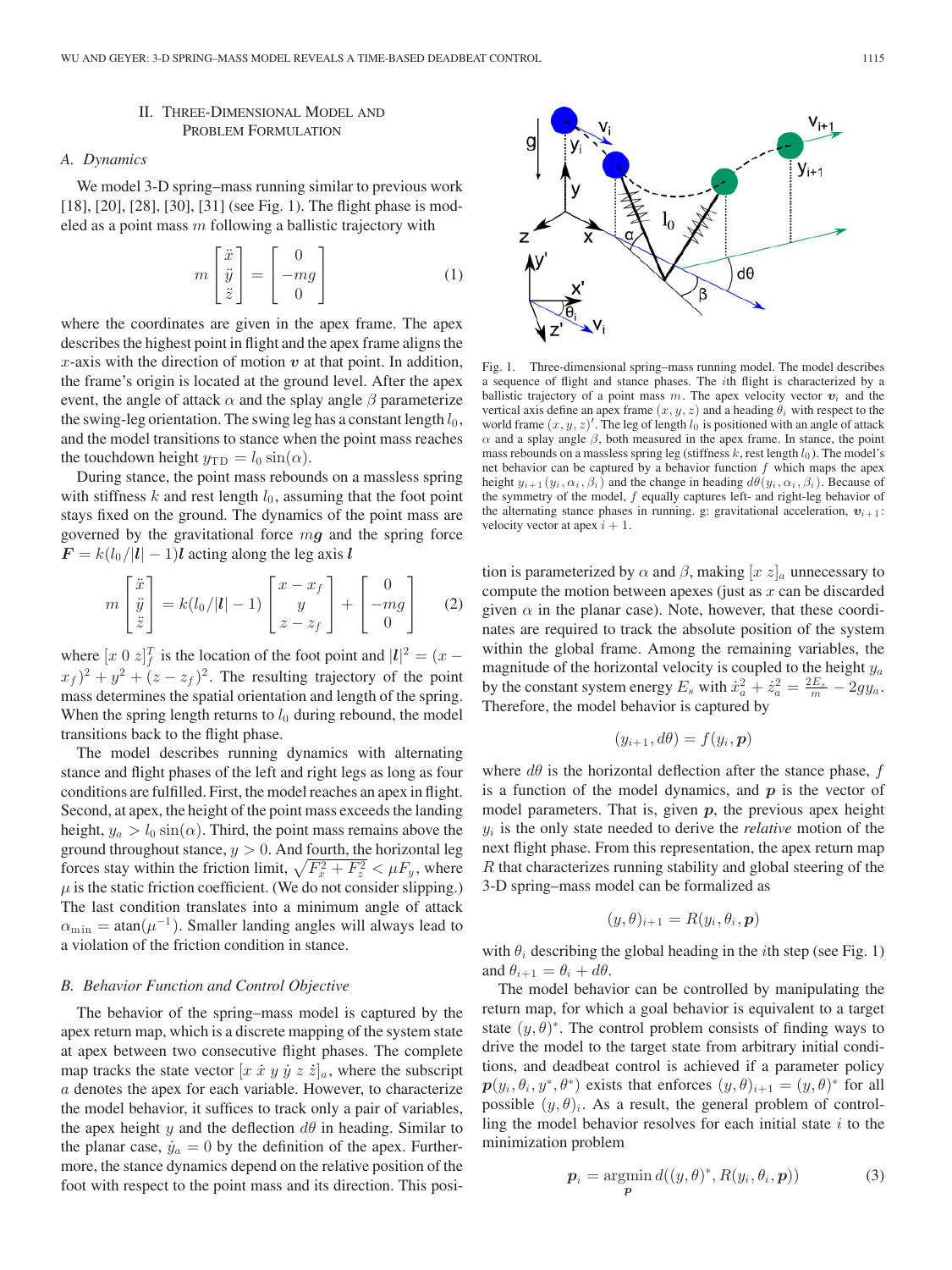where  $d(.,.)$  is an appropriate measure of distance (for example, the Euclidean norm). If a vector  $p_i$  exists that brings the minimum to zero, then deadbeat control is achieved; otherwise, the state  $(y, \theta)_{i+1}$  will be as close to  $(y, \theta)^*$  as possible.

In the 3-D spring–mass model, the vector

$$
\boldsymbol{p} = [E_s \; m \; g \; k \; l_0 \; \alpha \; \beta]
$$

contains seven parameters, several of which are suitable for control. In particular, we choose the two angles that define the swing-leg orientation as the control inputs,  $u = [\alpha \beta]$ , to demonstrate how leg placement in the flight phase generalizes the deadbeat control of planar spring–mass running to 3-D locomotion and steering. The remaining parameter vector  $\hat{p}$  is fixed to  $E_s = 1785$  J,  $m = 80$  kg,  $g = 9.81$  ms<sup>-2</sup>,  $k = 15$  kNm<sup>-1</sup> and  $l_0 = 1$  m; these values fit a human-like system running at about 5 ms<sup>-1</sup> [18]. The model behavior function f is, thus, written as

$$
(y_{i+1}, d\theta) = f(y_i, \mathbf{u}, \hat{\mathbf{p}})
$$
 (4)

and the control problem reduces to

$$
[\alpha \ \beta]_i = \underset{\alpha \ \beta]}{\operatorname{argmin}} d((y, \theta)^*, R(y_i, \theta_i, \mathbf{u}, \hat{\mathbf{p}}))
$$

$$
= \underset{\alpha \ \beta]}{\operatorname{argmin}} d((y^*, \theta^* - \theta_i), f(y_i, \mathbf{u}, \hat{\mathbf{p}})).
$$
(5)

Note that more parameters can be included in solving (3). The added degrees of freedom in the control input can then be used to consider further performance metrics (compare [27] for a planar example), or to embed lower priority tasks as in redundant manipulators [32]. In this study, matching the degrees of freedom between the control targets  $(y, \theta)^*$  and inputs  $(\alpha, \beta)$  avoids this redundancy and simplifies the demonstration of deadbeat control.

## III. CONTROL STRATEGY DERIVATION

The behavior function  $f(y_i, \mathbf{u}, \hat{\mathbf{p}})$  is nonlinear. To solve (5) for arbitrary target states, we first perform a numerical scan to generate a discrete representation of  $f$ . We then define a particular measure  $d$  and use interpolation to derive the control inputs  $[\alpha \beta]_i$  that project from the initial states into arbitrary target states. In the final part of this section, we apply the transformation between apex height and falling time [21] to derive a control strategy that does not require knowledge about the actual ground level to produce deadbeat control of stability and steering.

#### *A. Discrete Representation of Model Behavior*

We scan the model behavior  $f(y_i, \boldsymbol{u}, \hat{\boldsymbol{p}})$  over the inputs  $\alpha$  and  $\beta$  for all possible initial apex heights  $y_i$ . As control input ranges, we choose  $\alpha \in [45^{\circ}, 90^{\circ}]$  and  $\beta \in [0^{\circ}, 180^{\circ}]$ . The lower bound  $\alpha_{\min}$  is governed by the static friction limit assuming  $\mu = 1$ . Because of the reflection symmetry of the model with respect to the sagittal plane, it suffices to scan  $\beta$  within 0° and 180° to capture the model behavior for all possible splay angles. The initial height is limited to  $y_i \in [0.71, 2.27]$  m. The minimum corresponds to the landing height defined by  $y_{\text{min}} = l_0 \sin \alpha_{\text{min}}$ ; the maximum  $y_{\text{max}} = E_s/(mg)$  results from converting all system energy into potential energy. Using these ranges, we generate the discrete functions  $y_{i+1}[\alpha, \beta, y_i]$  and  $d\theta[\alpha, \beta, y_i]$  that represent  $f(y_i, \mathbf{u}, \hat{\mathbf{p}})$  (4) with an  $\alpha$ - $\beta$ - $y_i$  resolution of 22  $\times$  45  $\times$  150 by numerically integrating the model dynamics (1) and (2) between two apexes (computation time less than a day on a modern desktop PC).

Fig. 2 shows the discretized model behavior for two different initial heights  $y_i$ . The control inputs  $\alpha$  and  $\beta$  are represented as foot point locations relative to the point mass and projected onto the *xz* plane. The projection forms a disk centered on the origin, which corresponds to  $\alpha = 90^\circ$  with the foot directly below the point mass. The distance from the origin is given by  $l_0 \cos(\alpha)$ , and  $\beta$  describes the angular position relative to the direction of motion. The friction limit defines the maximum disk radius  $r_{\text{max}} = l_0 \cos \alpha_{\text{min}}$  [see Fig. 2(a)]. The discrete functions  $y_{i+1}[\alpha,\beta,y_i]$  and  $d\theta[\alpha,\beta,y_i]$  are well behaved and centered about a characteristic point (white circle) lying on the  $\beta = 0^\circ$ axis. This characteristic point is the spring–mass model's equivalent to the capture point of the linear inverted pendulum walking model [33]–[35]. Landing with the foot positioned at this point stops the motion in the *xz* plane as all the system energy is redirected into vertical motion with  $y_{i+1} = y_{\text{max}}$ . Landing past this point leads to backward motion ( $d\theta = 180^\circ$ ). Foot positions that result in equal apex heights  $y_{i+1}$  form concentric rings about the stopping point with decreasing heights, eventually interrupted by the  $r_{\text{max}}$  given by the friction limit. By contrast, configurations with equal deflections  $d\theta$  form rays that originate from the stopping point. The closeup in Fig. 2(b) shows that the inputs  $[\alpha \beta]_i$  can reach a large range of target behaviors  $(y, d\theta)^*$ .

The range of target behaviors that can be reached diminishes when the initial height drops below the rest length  $l_0 = 1$  m of the spring. Fig. 2(c) and (d) shows an example with  $y_i = 0.85$ m. The disk of foot positions reduces to an annulus with an inner radius  $r_{\min} = \sqrt{l_0^2 - y_i^2}$  that corresponds to a landing angle  $\alpha_{\text{max}} = \frac{\text{asin}(y_i/l_0)}{\text{[see Fig. 2(c)]}}$ . Steeper angles of attack cannot exist due to ground contact. As a result, individual behavior goals may not always be achievable simultaneously. For instance, a target height of  $y^* = 0.95$  m cannot be achieved with a target deflection  $d\theta^* = 0$ ° from this initial apex height [see Fig. 2(d)].

# *B. Deadbeat Control Policy*

To control the model behavior, we prioritize robustness against ground disturbances over heading directions and require that the apex height goal is achieved whenever possible. To realize this constraint, we split (5) into two stages. The first stage identifies the set of control inputs

$$
U_{y^*}(y_i) = \{ [\alpha \beta] : y_{i+1}(\alpha, \beta, y_i) = y^* \}
$$
 (6)

that enforce the desired apex height  $y^*$ . The second stage then solves the minimization problem

$$
[\alpha \beta]_i = \underset{U_y^*(y_i)}{\text{argmin}} |\theta^* - \theta_i - d\theta(\alpha, \beta, y_i)| \tag{7}
$$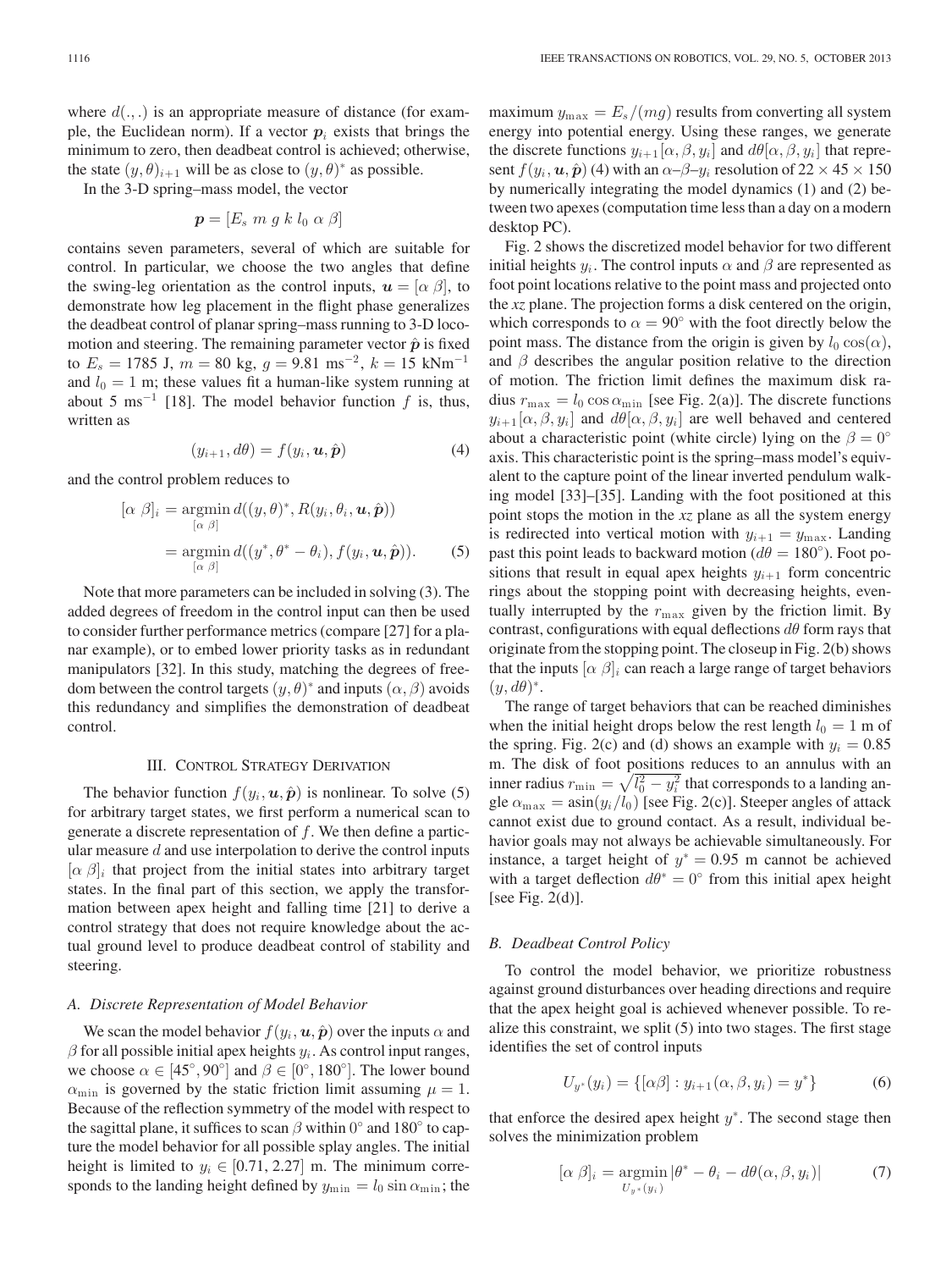

Fig. 2. Numerical representations of model behavior for two different initial apex heights  $y_i = 1.25$  m (a and b) and  $y_i = 0.85$  m (c and d). (a) Apex height  $y_{i+1} [\alpha, \beta, y_i]$  and deflection  $d\theta[\alpha, \beta, y_i]$  as functions of foot placement projected onto horizontal plane (see Fig. 1) for  $y_i = 1.25$  m. The radius  $r_{\text{max}}$  describes the friction limit. Maps are color coded from low (blue) to high values (red). Empty regions indicate that the model does not return to an apex in the next flight phase. The white circle highlights the stopping point at which all energy is directed into vertical motion. (b) Closeup section with apex height and deflection behaviors overlaid as contour plots. Contour lines show inputs  $\alpha \beta_i$  that produce the same apex height  $y_{i+1}$  (ring sections) or deflection de (rays). (c) and (d) For  $y_i = 0.85$  m, the landing condition limits the maximum angle of attack to  $\alpha_{\text{max}} = \frac{\text{asin}(y_i/l_0)}{\text{min}}$ . This constraint results in a minimum radius  $r_{\text{min}}$  for the feasible foot positions, reducing the domain of the behavior map projection to an annulus.

to find the control input  $[\alpha \beta]_i \in U_{y^*}(y_i)$  that best aligns the heading with the target heading  $\theta^*$ . Given a target apex height, the two stages are straightforward to implement using bilinear interpolation on the discrete functions  $y_{i+1}[\alpha, \beta, y_i]$  and  $d\theta[\alpha,\beta,y_i]$  for the range of initial apex heights  $y_i$ .

The constrained optimization on the behavior function yields the tables  $\alpha[y_i, d\theta^*, y^*]$  and  $\beta[y_i, d\theta^*, y^*]$ , which contain the control policy that projects initial states  $(y, \theta)_i$  into target states  $(y, \theta)^*$ . The domain of this policy is limited to the set of initial heights  $\{y_i|U_{y^*}(y_i) \neq \emptyset\} \subset [l_0 \sin(\alpha_{\min}), E_s/mg]$  for which the apex constraint can be satisfied. If  $y_i$  falls outside of this domain, it is impossible to project to the target  $y^*$  in one step and the control policy picks the nearest neighbor height from the domain.

As an example, Fig. 3(a) shows, as contour plots, the resulting policy to achieve a target height of  $y^* = 1.1$  m. For this target height, all possible initial heights  $y_i \in [0.71, 2.27]$ m can be projected to  $y_{i+1} = y^*$  in a single step. The policy is characterized by a divider, which is defined by the friction limit and the touchdown condition (black curve). Above (and to the right of) the divider is the deadbeat region, where any target deflection can be achieved along with the target height, realizing deadbeat control for both behavior goals. Below the divider, however, target deflections cannot be reached and the control policy returns the closest alternative. For instance, the spring–mass model can achieve steady state running with  $y_i = y^* = 1.1$  m for target deflections  $d\theta^* = \theta^* - \theta_i$  up to  $\pm 74^\circ$ , where the control input is  $[\alpha \beta] = [45^\circ, \pm 20^\circ]$  (intersection of red line and black curve in each panel). For larger target deflections, the control input will remain at  $[45^\circ, \pm 20^\circ]$ , maintaining deadbeat control of the apex height but clipping the directional tracking.

# *C. Transformation Into Time Policy*

Previous work on the planar spring–mass model has shown that deadbeat control using the angle of attack  $\alpha(y_i)$  can be transformed into a time-based control  $\alpha(t)$  during flight if the time is measured from the apex event,  $t \ge t_{\text{apex}}$  [21], [22], [27]. This transformation fundamentally changes the control. Instead of selecting a single-leg placement based on a single height at apex, the time-indexed sequence of leg placements embeds the deadbeat behavior across a range of apex heights. In effect, ground height variations in the upcoming step are automatically accommodated as they correspond to different falling times. We generalize this transformation to include the splay angle  $\beta$  and generate a control policy that does not require knowledge about the actual ground level to produce a time-based deadbeat control of stability and steering.

The time transformation takes advantage of the free-fall dynamics after the apex to replace  $y_i$  with a function of time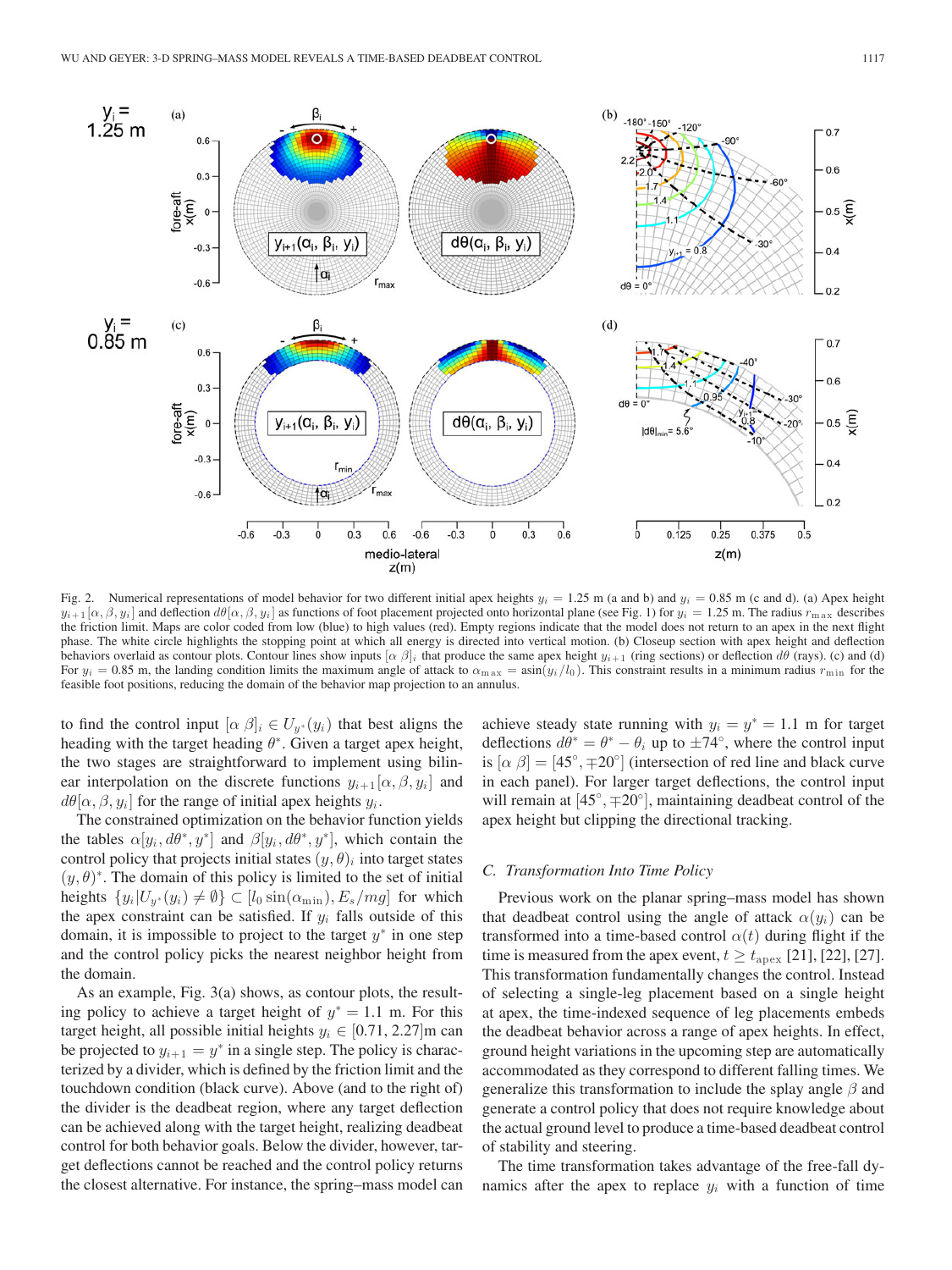

Fig. 3. Control policy to achieve  $y^* = 1.1$  m. (a) Control tables  $\alpha[y_i, d\theta^*, y^*]$ and  $\beta[y_i, d\theta^*, y^*]$  are shown as contour plots for all possible initial heights  $y_i$ with ranges of target deflections  $d\theta^*$ . The black curve describes the friction and touchdown limits. The region of deadbeat control for stability and steering is above this divider and below the system energy limit. Below the deadbeat region, the control policy clips the parameters to the ones on the divider to minimize  $|d\theta - d\theta^*|$  while enforcing  $y_{i+1} = y^*$ . The red line indicates the steady-state control  $y_i = y_{i+1} = y^*$ . (b) Same as (a) except that control tables are transformed to the time after apex.

in the control tables. The height of the point mass at touchdown is given by  $y_{\text{TD}} = l_0 \sin \alpha$ . Given that time t has passed between apex and touchdown, this apex must have been at a height  $y_{\text{apex}} = l_0 \sin \alpha + \frac{g}{2} t^2$ . The correspondence can be used to transform the table  $\alpha[y_i, d\theta^*, y^*]$  into a time-based table

$$
\alpha[y_i, d\theta^*, y^*] \to \alpha[t_i, d\theta^*, y^*]
$$
\n(8)

which defines the angle-of-attack control as a time policy after the apex event. At the time

$$
t_i = \sqrt{\frac{2}{g}(y_i - l_0 \sin \alpha[y_i, d\theta^*, y^*])}
$$

the angle of attack assumes the value  $\alpha[y_i, d\theta^*, y^*]$ . If the model lands, the apex height must have been  $y_i$ ; otherwise, the flight phase continues and the system automatically prepares for stance at a later time corresponding to a different pair of apex height and angle of attack. Since  $\alpha[y_i, d\theta^*, y^*]$  belongs to a joint control input for  $\alpha$  and  $\beta$ , the control table of the splay angle transforms in the same way

$$
\beta[y_i, d\theta^*, y^*] \to \beta[t_i, d\theta^*, y^*]. \tag{9}
$$

In effect, (8) and (9) realize deadbeat control of stability and steering without actually sensing the ground level.

Fig. 3(b) shows the resulting time policy for the previous example of achieving a target height of  $y^* = 1.1$  m [see Fig. 3(a)]. The policy shares features with the original control policy. A divider (black curve) again separates between the deadbeat control region that achieves target deflections along with the target heights (above divider) and the region in which the deflections are clipped to the closest alternative (below divider). In the time policy, the divider is solely defined by the friction limit as the landing condition maps onto  $t = 0$ . At that time, only deflections that are smaller than  $\pm 20^\circ$  can be realized. As time progresses, larger target deflections become possible with the same minimum landing angle ( $\alpha_{\min} = 45^{\circ}$ ), allowing sharper turns that in steady state (red curve with  $y_i = y^*$ ) can reach up to  $\pm$ 74° per step. Reducing the friction coefficient  $\mu$  enforces larger maximum landing angles and leads to smaller maximum deflections.

For a given target deflection  $d\theta^*$ , the time policy describes an increasing angle of attack  $\alpha(t)$  that retracts the leg in the present example. Although leg retraction has been associated with stabilizing running [36], [37], in general, it is not the cause of stability. Rather, deadbeat control requires a specific sequence of landing angles, which can appear as retraction for some model parameters but not for others.

# IV. CONTROL PERFORMANCE IN SIMULATION

We test the performance of the time-based control strategy (8) and (9) for running and steering in a 3-D simulation environment. Specifically, we focus on locomotion robustness when encountering large, frequent, and unknown changes in the ground height, and on the sensitivity of the control to changes in model parameters. In addition, we provide in these tests a comparison to the leg-placement strategy of the classical Raibert controller [2] as a baseline to assess the quality of the proposed strategy.

#### *A. Robustness to Changes in Ground Height or System Energy*

In the robustness test, the simulated environment consists of flat square tiles (1 m  $\times$ 1 m), which define random height levels that are uniformly distributed between  $\pm \frac{\Delta y_{\text{max}}}{2}$  (see Fig. 4), with  $\Delta y_{\text{max}} = 25 \text{ cm}$  (25% of the model's nominal leg length) as the maximum step change that can be encountered going up or down. The spring–mass model is launched into this environment at an initial apex height of  $y_0 = 1$  m with a velocity of 5 ms<sup>-1</sup> (model parameters as defined in Section II). The target height is set to  $y^* = 1.1$  m. In addition, we assume that waypoints define heading targets, where the target deflection  $d\theta^*$  is computed as the change required to redirect the motion in flight toward the current waypoint. Once the model gets within 0.5 m of this waypoint, the target heading switches to the next one. (We forego advanced path planning algorithms for simplicity.)

In the simulation, the time-based control shows large robustness to changes in the ground level. The model navigates robustly through the 3-D environment, maintaining running stability, while making sharp turns toward the waypoints (see Fig. 4). The control performance is summarized in Fig. 5 for a random navigation trail with a total of 500 steps [see Fig. 5(a)]. The vertical steps encountered on the trail cover the full range from −25 to +25 cm [see Fig. 5(b)]. Whenever touchdown occurs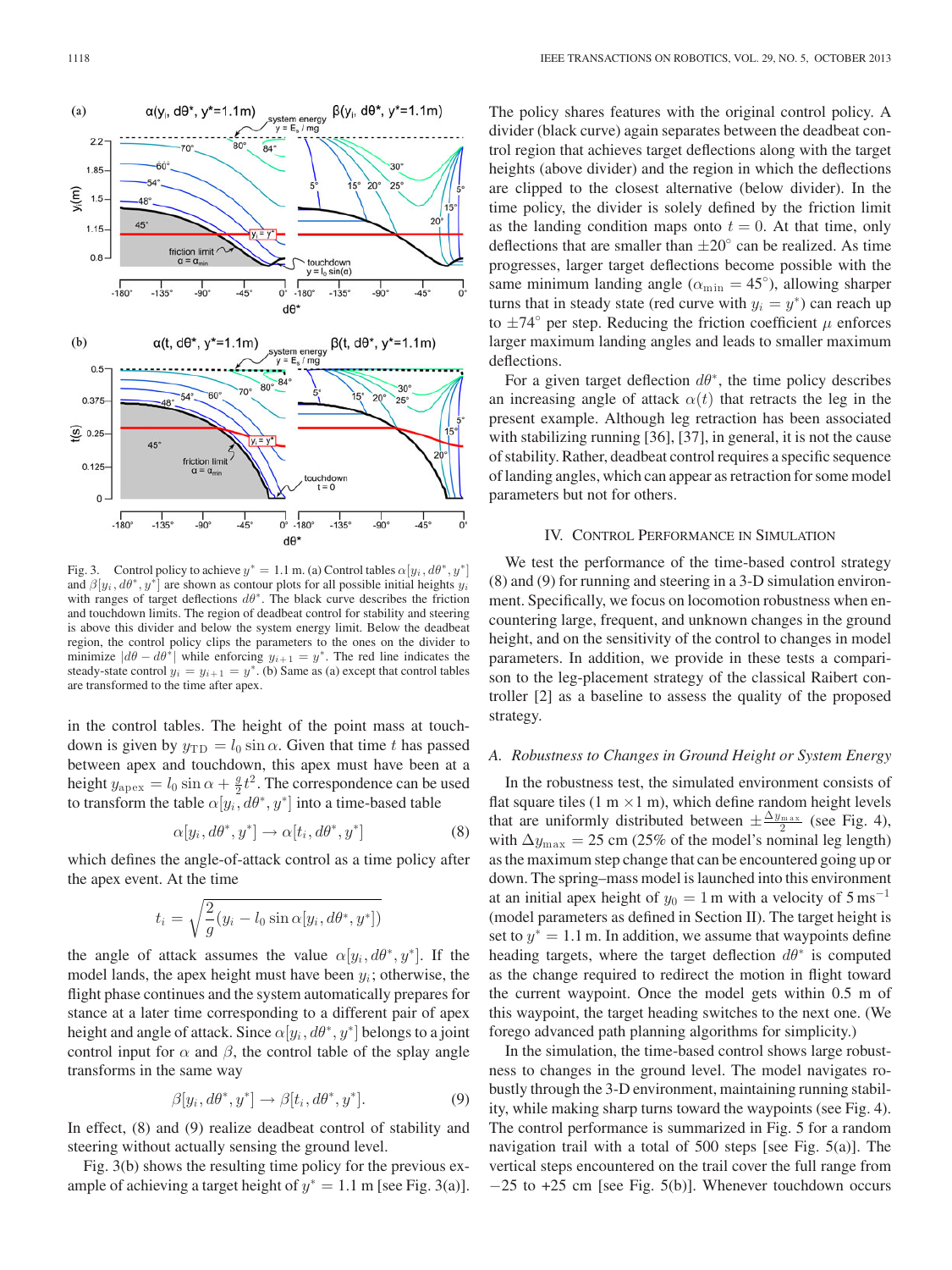

Fig. 4. Time-based control of stability and steering in 3-D environments with large, frequent, and unknown changes in the ground height. The spring–mass model is launched at 5 ms−<sup>1</sup> over random ground with step changes up to 25 cm. In flight, the leg's attack and splay angles are updated after the apex event based on the time policy (8) and (9) with a target height of  $y^* = 1.1$  m [see Fig. 3(b)]. Target deflections are generated by waypoints  $W_i$  (green poles). The resulting trajectory of the point mass is shown (yellow, projection onto horizontal plane in black) with the leg sketched at touchdown and takeoff (red). The inset provides an aerial view with the point mass trajectory in blue and the resulting foot placements FP in stance marked as red circles.

at a ground height  $y'_{g,i} = 0$ , the target height is met exactly  $[y_{i+1} - y^* = 0$ , see Fig. 5(c)]. Ground deviations  $y'_{g,i} \neq 0$ , on the other hand, can lead to subsequent apex heights  $y_{i+1}$  with errors  $\epsilon_y = y_{i+1} - y^*$  up to  $-10/+20$  cm and to errors in deflection  $\epsilon_{d\theta} = d\theta_{i+1} - d\theta^*$  of up to  $\pm 10^\circ$ . These errors fall within the deadbeat region of the control (see Section III-B and Fig. 3) such that they are corrected in the next step and do not accumulate. In effect, the system keeps robustly navigating through the environment despite the large ground disturbances.

The tracking errors are caused by changes in system energy, which are induced by the changing ground levels. We derived the time-based deadbeat control from the behavior function  $f$ assuming a particular system energy  $E_{sys} = \frac{m||\boldsymbol{v}_0||^2}{2} + mgy_0$ given by the initial conditions  $||v_0|| = 5$  ms<sup>-1</sup> and  $y_0 = 1$  m. In the environment with nonzero landing heights, however, the effective system energy changes from step to step by  $\Delta E_i = -mgy'_{g,i}$  (between  $\pm 5\%$  of the total energy), which alters the system behavior and reduces the precision of the applied deadbeat control. (Note that changes in ground level or system energy, thus, express the same disturbance to the system behavior as indicated by the horizontal axis in Fig. 5(c).

In general, we observe similar ranges of errors when encountering disturbances of similar *relative* changes in energy. For instance, at system energies corresponding to slower running speeds of 2.5 and 3.75 ms<sup>-1</sup> (at apex height  $y_a = 1$  m), we find similar error ranges to the ones we observed for running at 5 ms<sup> $-1$ </sup> if we limit the ground changes to levels of 6.5 and 8.5 cm, which correspond to the same 5% changes in energy.

Although energetic disturbances can be corrected by stabilizing the system energy in stance, such corrections reduce the



Fig. 5. Performance of time-based control with target height  $y^* = 1.1$  m. (a) Aerial view of random navigation trail with 500 steps. Waypoints (W), resulting point mass trajectory and foot points (FP) shown as green squares, blue curve, and red circles, respectively. (b) Histogram of encountered step changes. (c) Error in apex height  $\epsilon_y = y_{i+1} - y^*$  as functions of ground level  $y'_{g}$  and relative disturbance in system energy. The gray envelope is used in later figures for comparisons. (d) Corresponding deflection errors  $\epsilon_{d\theta} = d\theta - d\theta^*$ . If target deflections fall outside of the friction limit divider line [see Fig. 3(b)],  $\epsilon_{d\theta}$  is measured with respect to the clipped target deflections. In contrast with the nonclipped cases (filled circles), the clipped ones (open circles) can have deflection errors at  $y'_g = 0$  due to interpolating the divider line.

energetic efficiency of locomotion when performed from step to step. Because the spring–mass model is conservative, it cannot correct for changes in system energy. To overcome this limitation, several extensions of this model have been proposed in theory and application [2], [5], [23], [38]–[40]. These extended systems can effectively cope with energetic disturbances ranging from dissipative losses to sloped terrain by regulating system energy during stance. However, the control proposed here demonstrates that neither the tight regulation of system energy from step to step is required on rough terrain that is flat on average, nor would such a regulation be energetically effective, since it would brake in one step only to reaccelerate in the next. In contrast, the proposed control strategy tolerates local, step-to-step changes in system energy or ground level without consuming power. An extension of this control with an explicit method for stabilizing system energy over a longer horizon of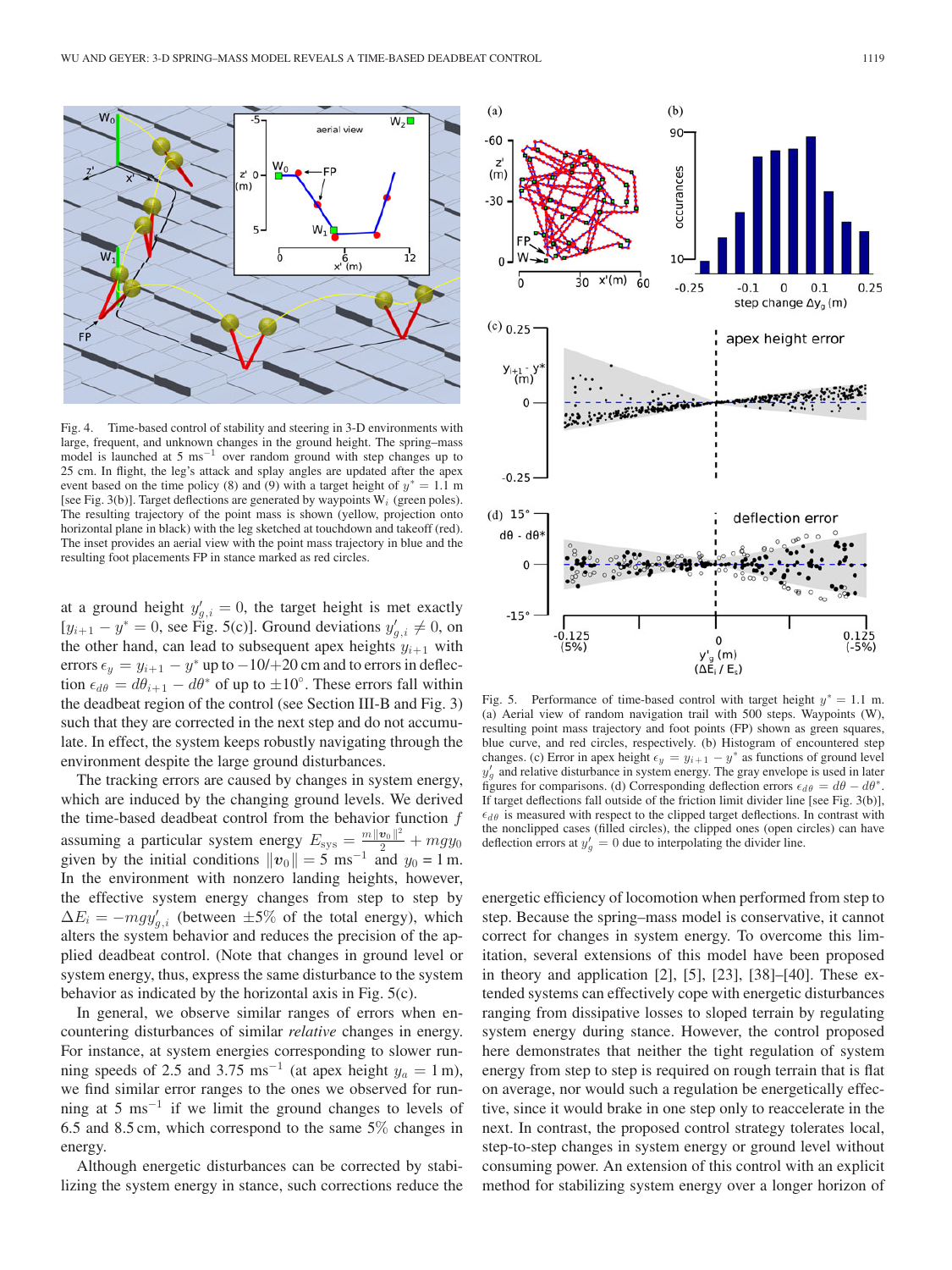

Fig. 6. Stumbling margin. Variable ground levels  $y'_{g,i}$  introduce energetic disturbances  $\Delta E_i = -mgy'_{g,i}$  resulting in the tracking error  $\epsilon_y(\Delta E)$  that is measured with respect to the ground at the previous touchdown. The stumbling margin  $y_m$  describes the maximum height of the ground change  $\Delta y_a$  that the system can tolerate without stumbling in the next step.

multiple steps could thus combine robust and energy efficient running and steering in sloped environments.

#### *B. Margin of Stability Against Stumbling*

While the model did not fail, the margin of stability against stumbling was only  $\Delta y_{\text{max}} = \pm 19$  cm in this example. The stability margin  $y_m$  is given by the vertical distance

$$
y_m = y_{i+1} - l_0 \sin \alpha [0, d\theta^*, y^*]
$$

between the foot and the ground at apex (see Fig. 6). Stumbling occurs if this margin vanishes and the leg protrudes into the ground  $(y_m < \Delta y_q)$ . In steady-state locomotion with  $y_{i+1} = y^* = 1.1$  m, the time-based control has a margin of at least 29 cm [at  $t = 0$ ,  $\alpha \le 54^{\circ}$ , see Fig. 3(b)]. Since the errors in system energy produce apex height tracking errors, the actual margin deviates from the steady-state value depending on the disturbance encountered in the previous step. In the worst case, the previous step causes the maximum observed undershoot of  $\epsilon_y = -10$  cm [see Fig. 5(c)], reducing the margin for the next step to

$$
y_m = y^* + \epsilon_y - l_0 \sin \alpha [0, d\theta^*, y^*] \approx 19 \,\text{cm.} \tag{10}
$$

The model would have stumbled in this next step if there had been a rise in ground level of  $\Delta y_q > 19$  cm. Thus, (10) defines the actual stability margin in the example.

Besides increasing the target height to create a bouncier gait, the stability margin can also be improved by decreasing the initial angle of attack. In fact, at  $t = 0$ , the control tables allow a minimum of  $\alpha = 45^\circ$  that aligns with the friction limit (see Fig. 3). As  $l_0 \sin 45^\circ = 0.71$  m, a modified time policy that starts with this angle will, at the expense of an unavoidable deflection in the largest upward steps, increase the stability margin by 10 cm to  $\Delta y_{\rm max} \sim \pm 29$  cm, or about 30% of the leg length.

# *C. Sensitivity to Changes in Dynamic and Control Parameters*

In further simulation experiments, we test the sensitivity of the time-based control strategy to systematic errors in model parameters. Like the system energy  $E_{sys}$ , a change in any other element of the parameter vector  $\hat{p}$  causes a deviation in the behavior function  $f(y_i, \boldsymbol{u}, \hat{\boldsymbol{p}})$ , producing height and deflection errors. Although  $\hat{p}$  includes five parameters, we take advantage of the fact that they collapse to only two independent parameter groups in dimensional analysis (dimensionless system energy

 $\tilde{E}_{sys} = \frac{E_{sys}}{mgl_0}$  and stiffness  $\tilde{k} = \frac{kl_0}{mg}$  [11], and we only consider changes in system energy  $\Delta E$  and leg stiffness  $\Delta k$  to characterize the sensitivity of the leg-placement strategy to systematic errors in the dynamic parameters. In addition, we consider systematic errors in the control with regard to the positioning accuracy of the leg ( $\Delta \alpha$  and  $\Delta \beta$ ) and the update frequency of the control loop (time delay  $\Delta t$ ). For each parameter, we first repeat the random waypoint navigation experiment over flat ground to isolate its effect on the control performance and then investigate its influence in rough-terrain locomotion.

Table I summarizes the results of the sensitivity analysis on flat terrain. With no parameter disturbances, very small tracking errors in height and deflection persist due to the discrete representation of the behavior function f (maximum errors  $\leq 0.5$  cm and  $<$  3.5 $\degree$  for the sharpest turns). With parameter disturbances, the model is most sensitive to systematic changes in system energy and the angle of attack, producing maximum errors of 36 cm and 20° ( $\Delta E = 10\%$ ) and 17 cm and 12° ( $\Delta \alpha = 2$ °). On average, however, tracking errors stay much smaller. Moreover, if the controller is constrained to make wider turns, the maximum errors are reduced substantially (commanded deflections of  $|d\theta^*| > 20^\circ$  are truncated to a maximum turning rate of  $d\theta^* = \pm 20^\circ$  per step for "constrained deadbeat" in Table I), demonstrating that accuracy in modeling and tracking matter the most for aggressive turning maneuvers.

As a characteristic example of the influence of systematic parameter changes on control performance during rough-terrain locomotion, Fig. 7 shows the combined effects of systematic errors in energy estimation and energy disturbances from rough ground. As mentioned in Section IV-A, changing the initial system energy has the same effect as changes in ground height; it recenters the tracking errors about a new ground height where the step change  $\Delta E_i$  in energy cancels the systematic error,  $\Delta E_i = -\Delta E$ . For example, with a systematic change of  $\Delta E = \pm 3\%$ , the control is perfect at a ground height of  $y'_{g,i} = \pm 7$  cm and the energetic errors encountered now range in  $[-1.5\%, 7.5\%]$  [blue dots in Fig. 7(a) and (b)] and  $[-7.5\%, 1.5\%]$ (red dots) instead of  $[-4.5\%, 4.5\%]$  [shaded gray area in (a) and black dots in (b)]. Apart from this horizontal shift along the height or energy axis, the shape of the original tracking error function (gray regions in Figs. 5(c) and 7) remains unchanged. (Other systematic parameter disturbances have similar effects on rough-terrain locomotion, systematically deforming the original error function. Their plots are omitted here.)

The results of the sensitivity analysis show that for an implementation in running robots, automatic model calibration may be required as demonstrated by Arslan *et al.* [24] for a planar hopper that derives its control from the deadbeat control of the planar spring–mass model. The clearly systematic trends in the steady-state errors for each disturbance suggest that such tuning will be effective.

## *D. Comparison With the Classical Leg-Placement Strategy*

Classical approaches to the control of hopping or running robots often rely on the Raibert controller [2], [5]. This controller has three components including a thrust law for energy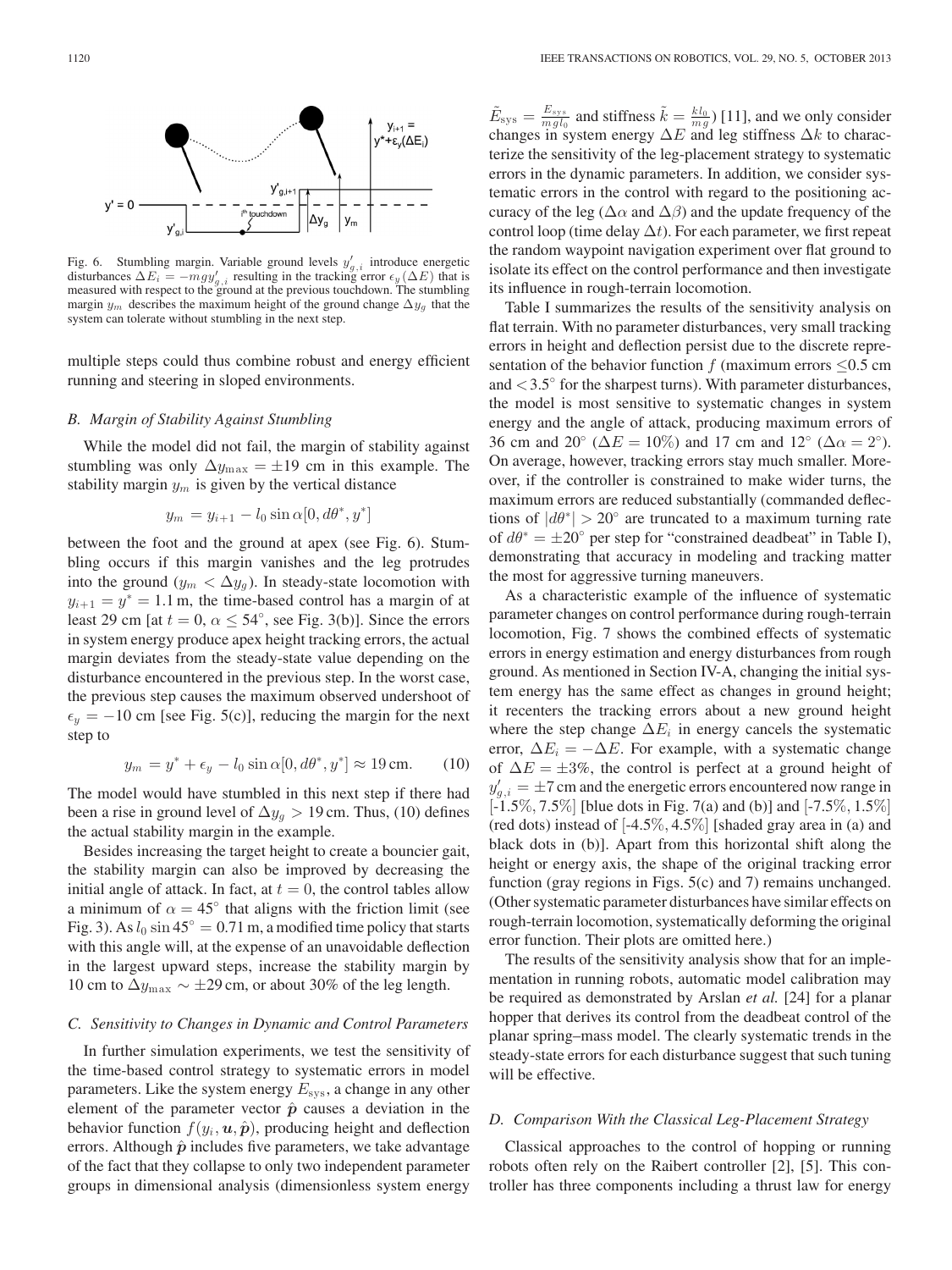| <b>Systematic Error</b>                       | Deadbeat /<br>Constrained Deadbeat / Classical |         |        |                       |      |                |                       |      |      |                                                  |         |     |                                |     |      |
|-----------------------------------------------|------------------------------------------------|---------|--------|-----------------------|------|----------------|-----------------------|------|------|--------------------------------------------------|---------|-----|--------------------------------|-----|------|
|                                               | steady state $\epsilon_y$ (cm)                 |         |        | RMS $\epsilon_y$ (cm) |      |                | max $\epsilon_y$ (cm) |      |      | $\overline{\text{RMS}} \epsilon_{d\theta}$ (deg) |         |     | max $\epsilon_{d\theta}$ (deg) |     |      |
| 0                                             | $-0.3$                                         | $-0.3$  | $-1.2$ | 0.3                   | 0.3  | 6.7            | 0.5                   | 0.5  | 19.8 | 0.9                                              | 0.0     | 3.8 | 3.3                            | 0.0 | 11.2 |
| $-10%$<br>$\Delta E =$                        | $+15.2$                                        | $+15.2$ | $-0.6$ | 15.7                  | 15.1 | 5.2            | 27.4                  | 16.0 | 15.6 | 4.0                                              | 3.6     | 2.4 | 15.4                           | 6.9 | 8.8  |
| $-5%$                                         | $+5.9$                                         | $+5.9$  | $-1.0$ | 5.7                   | 5.8  | 6.0            | 6.8                   | 6.1  | 17.6 | 3.2                                              | 1.5     | 3.2 | 6.0                            | 2.6 | 9.1  |
| $+5%$                                         | $-4.2$                                         | $-4.2$  | $-1.5$ | 4.0                   | 4.0  | 7.6            | 4.9                   | 5.3  | 23.1 | 2.9                                              | $1.2\,$ | 4.4 | 9.8                            | 1.9 | 12.9 |
| $+10%$                                        | -7.4                                           | $-7.4$  | $-2.2$ | 7.0                   | 7.1  | 8.6            | 35.9                  | 12.9 | 25.3 | 4.6                                              | 2.3     | 5.2 | 19.3                           | 3.5 | 15.8 |
| $-10%$<br>$\Delta k =$                        | $-7.5$                                         | $-7.5$  | $-1.5$ | 7.8                   | 7.5  | 6.9            | 9.8                   | 7.9  | 26.4 | 1.5                                              | 0.6     | 5.1 | 4.8                            | 1.0 | 14.6 |
| $-5%$                                         | $-3.7$                                         | $-3.7$  | $-1.4$ | 3.9                   | 3.7  | 6.8            | 4.8                   | 3.9  | 22.8 | 1.1                                              | 0.2     | 4.3 | 5.2                            | 0.5 | 13.0 |
| $+5%$                                         | $+3.6$                                         | $+3.6$  | $-1.3$ | 3.7                   | 3.9  | 6.8            | 4.6                   | 4.1  | 17.7 | 0.3                                              | 0.3     | 3.3 | 1.4                            | 0.5 | 9.9  |
| $+10%$                                        | $+7.2$                                         | $+7.2$  | $-1.2$ | 7.4                   | 7.7  | 6.9            | 8.4                   | 8.4  | 16.4 | 0.6                                              | 0.4     | 2.9 | 2.7                            | 0.8 | 8.5  |
| $\overline{-2^{\circ}}$<br>$\Delta \alpha =$  | $+10.9$                                        | $+10.9$ | $-1.5$ | 10.1                  | 9.8  | 7.1            | 16.8                  | 11.0 | 16.8 | 2.4                                              | 2.3     | 4.2 | 7.6                            | 3.9 | 13.7 |
| $-1^{\circ}$                                  | $+5.0$                                         | $+5.0$  | $-1.4$ | 4.9                   | 4.5  | 6.8            | 6.2                   | 5.1  | 24.2 | 0.9                                              | 1.0     | 4.0 | 3.1                            | 1.8 | 12.4 |
| $+1^{\circ}$                                  | -4.4                                           | $-4,4$  | $-1.3$ | 4.2                   | 3.9  | 6.7            | 5.0                   | 4.4  | 17.2 | 2.6                                              | 1.0     | 3.6 | 8.9                            | 1.6 | 9.9  |
| $+2^{\circ}$                                  | $-8.1$                                         | $-8.1$  | $-1.3$ | 7.6                   | 6.9  | 6.8            | 9.8                   | 8.0  | 15.3 | 3.9                                              | 2.2     | 3.3 | 12.2                           | 3.1 | 8.7  |
| $\pm 1^{\circ}$<br>$\Delta \beta$<br>$\equiv$ | $-0.1$                                         | $-0.1$  | $-1.3$ | 2.8                   | 1.7  | 6.3            | $7\overline{.1}$      | 2.7  | 22.2 | 1.7                                              | 0.8     | 4.2 | 5.2                            | 1.0 | 11.5 |
| $\pm 2^{\circ}$                               | $+0.3$                                         | $+0.3$  | $-1.4$ | 5.0                   | 3.3  | 7.8            | 14.4                  | 4.9  | 27.7 | 2.3                                              | 1.6     | 4.2 | 5.5                            | 1.9 | 15.4 |
| $\Delta t = 15$ ms                            | $+3.9$                                         | $+3.9$  | ۰      | 3.9                   | 4.9  | $\blacksquare$ | 4.9                   | 6.4  | ٠    | 1.5                                              | 1.5     | ٠   | 5.1                            | 2.8 | ۰    |
| 30 ms                                         | $+9.3$                                         | $+9.3$  |        | 9.2                   | 9.7  | ٠              | 13.3                  | 10.9 | ۰    | 2.2                                              | 3.2     | ۰   | 10.1                           | 5.3 |      |

TABLE I SENSITIVITY OF TRACKING ON FLAT GROUND

Maximum and Root-Mean-Square Errors in Tracking Height ( $\epsilon_y$ ) and Deflection ( $\epsilon_{d\theta}$ ) are Shown for the Deadbeat, Turn-Rate Constrained Deadbeat (Section IV-C), and Classical Controllers (Section IV-D). "Steady State" Refers to Straight-Line Motion With  $y_i = y_{i+1}$ . Smaller Errors Between Constrained Deadbeat and Classical Control are in Bold.



Fig. 7. Sensitivity of tracking apex height on rough ground to systematic changes in energy  $\Delta E = \pm 3\%$  (blue/red dots). Tracking errors are shown as a function of ground level. (a) Time-embedded deadbeat control. The gray envelope outlines the tracking error of the unperturbed model [see Fig. 5(c)]. Systematic model errors produce systematic shifts in tracking error including the zero error height (vertical lines). (b) Same control limited to maximum turning rate of 20° per step. The black dots show the tracking error of the corresponding unperturbed model. (c) Classical Raibert-style leg-placement control (limited to 20° per step to avoid falling). Tracking errors remain large but nearly unaffected by systematic modeling errors (compare with red dots in Fig. 8(c). Similar effects are observed in the deflection errors  $\epsilon_{d\theta}$  (not shown).

regulation in stance, a stance-phase attitude control for the robot center body, and a leg-placement control in flight for the generation of gait and turning. To compare the quality of the control proposed here with existing control approaches used in legged robotics, we focus on the leg-placement component of the Raibert controller (the spring–mass model is energetically conservative and has a point mass body without pitch) and redo the robustness and sensitivity tests.

The leg placement of the classical controller uses the horizontal velocity  $\dot{x} = [\dot{x} \dot{z}]^T$  and the duration  $T_s$  of the previous stance to estimate a "neutral foot point" for a symmetric stance phase, and then applies a linear correction about this point based on the desired velocity  $\dot{\bm{x}}_d = [\dot{x} \ \dot{z}]_d^T$ . The resulting leg placement is given by

$$
\boldsymbol{x}_f = \frac{\dot{\boldsymbol{x}}T_s}{2} + k_{\dot{x}}(\dot{\boldsymbol{x}} - \dot{\boldsymbol{x}}_d)
$$
 (11)

where  $x_f = [x \; z]_f^T$  is the horizontal distance vector of the foot point from the hip joint, and  $k_{\dot{x}}$  is a proportional gain. Within the theoretical framework developed in this paper,  $x_f$  is equivalent to the control input  $u = [\alpha \beta]$ ,  $\dot{x}$  describes the *x*-direction of the apex frame and an initial apex height  $y_i = \frac{E_{sys}}{mg} - \frac{|\dot{x}|}{2g}$ , and

the pair  $(|\dot{x}_d|, \dot{x}_d - \dot{x})$  translates into the desired state  $(y^*, d\theta^*)$ . Thus, (11) can be interpreted as a policy for approximating the behavior function  $f$  by linearizing it about the points where  $y_{i+1} = y_i$  along the zero turning axis ( $\beta = d\theta = 0$ , see Fig. 2). While the neutral point adapts based on the previous stance phase, the slope  $k_x$  of the linearization remains constant, requiring a single compromised approximation at different locations of  $f$ .

The comparison of the two leg-placement strategies shows that the time-embedded leg-placement strategy enables much sharper turns and tracks the target state faster and more accurately (see Fig. 8). By design, the time-embedded deadbeat control (black dots) generates virtually no deviation from the target state for running and turning on flat ground [see Fig. 8(b)]. In contrast, the classical approach (red dots) needs to be constrained to a maximum turning rate of 20◦ per step to avoid falling [compare Figs.  $8(a)$  and  $5(a)$ ], gets attracted away from the target state during turns because the linearization gain  $k_{\dot{x}}$ cannot simultaneously fit turning and straight-line running, and only slowly returns to the target state after turns due to a slanted return map [see Fig. 8(b)]. This difference in performance also shows on rough ground where the deviations from the target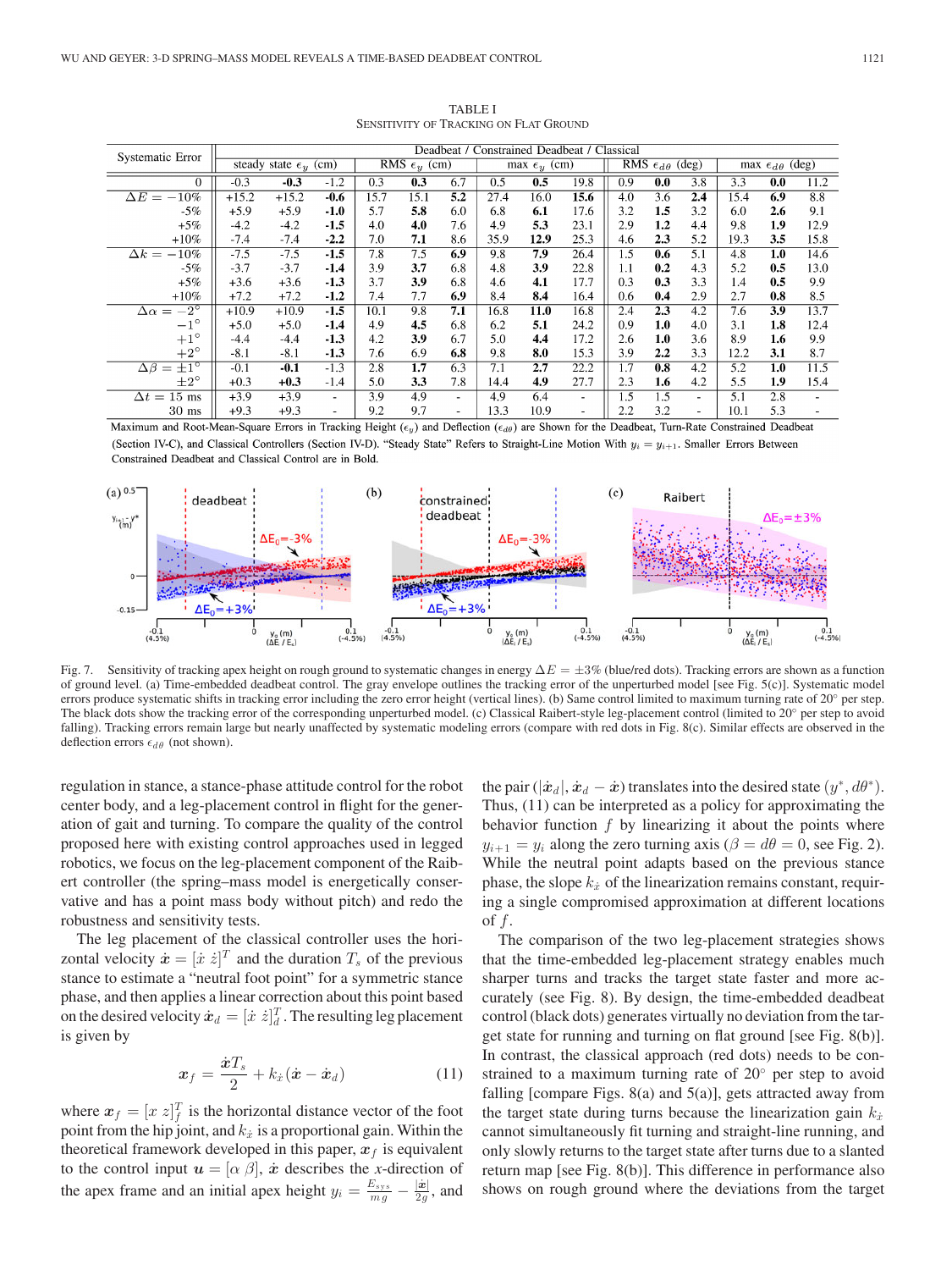$-80$ 

 $(m)$ 

 $-40$ 

 $\Omega$ 

 $1.5$ 

 $\overline{0}$ 

 $(c)$ 

 $(a)$ 





 $x'$  (m)

80

 $(d)$  $1.5 -$ 

 $40$ 

Fig. 8. Comparison with the classical leg-placement strategy. (a) Random navigation trail example generated by the leg-placement strategy of the Raibert controller with limit on turning rate of 20◦ per step to avoid falling. (b) Apex return maps generated from running and turning on flat ground for the classical strategy (red dots) and the time-embedded deadbeat strategy (black dots in a very tight cluster). Steady-state locomotion corresponds to dots on the diagonal line  $(y_{i+1} = y_i)$ . (c) Errors in apex height for running and turning in rough terrain as a function of ground height or system energy. (d) Corresponding rough-ground return maps. (e) Errors in deflection over rough terrain as a function of ground height or energy.

state are large and the return to the target state remains slow [see Fig. 8(c) and (d)] for the classical control. Likewise, the directional tracking is also looser with the classical control [see Fig. 8(e)].

For systematic errors in the model parameters, the performance of the classical control does not change significantly. In general, it is still worse than that of the time-embedded strategy with the same constraint of 20◦ per step on the maximum turning rate (RMS and max error values in Table I) due to the slower speed of recovery in the return map. However, unlike the timeembedded strategy, the classical control shows no large drift from the target state in steady locomotion (steady-state errors in Table I) due to the feedback properties of (11), which tend to correct for unmodeled behavior.

# V. CONCLUSION

Using a compact representation of the 3-D spring–mass model's dynamics, we have derived and demonstrated in simulation a time-based leg-placement strategy for highly robust running and steering in uncertain 3-D environments. The identified control strategy generalizes the time-based control derived for the planar spring–mass model [21], [22] and allows a legged system to navigate very rough terrain (up to 30% of the leg length in the presented example) without feedback about ground disturbances (see Fig. 4). It is nearly deadbeat with respect to stabilizing the apex height and heading direction, as long as the relative disturbances in system energy and the other model parameters stay small (see Figs. 5 and 7, Table I). Moreover, it outperforms a classical leg-placement strategy in terms of turning rate and disturbance rejection (see Fig. 8).

The compactness and performance of the proposed control strategy stems in large part from separating the control into feedback detection of the direction of motion and feedforward compensation for unknown ground disturbances. Like previous work on the control of 3-D spring–mass running, the legplacement strategy developed here requires state feedback about the direction of motion. In [28] and [30], this feedback information is used explicitly. Although Peuker *et al.* [29] find that control relative to the velocity vector in flight yields inherent stability without the need for corrective strategies, it depends on measuring this state at least intermittently. The control developed here requires a similar intermittent feedback. At every apex during flight, the direction of motion needs to be known to align the apex frame. However, the robustness to ground level disturbances is realized with feedforward control. Instead of correcting for past disturbances, the time-indexed control adapts the leg placements to accommodate ground variations in the upcoming step by taking advantage of the relationship between falling time and falling height. The resulting control strategy reveals how highly robust running and steering could be achieved in uncertain environments.

While our results suggest a powerful alternative for legplacement strategies in running robots, an actual implementation will require further work. On one hand, separating the control between global steering and relative motions within steps (see Section II-B) facilitates hardware implementation. The separation decouples planning from stabilizing motions. It simplifies the representation of deadbeat policies to the essential local behaviors of stability and steering, which can be embedded in real time with low-dimensional lookup tables, and it reduces the state estimation requirements to detect the direction of gravity, the direction of motion, and the apex event. (All three estimates can be obtained from inertial measurement units, the last two can also be obtained from body-centric sensors at takeoff. These sensing requirements are consistent with other placement strategies in the literature.) Finally, the control does not need ground level information.

On the other hand, the reliance on precomputed leg-placement strategies derived from the spring–mass model introduces implementation challenges. Automatic parameter calibration of the spring–mass model [24] may be required to match the behavior function to a running robot, and model extensions that regulate energy [2], [5], [23], [38]–[40] will be necessary to handle sloped terrain and dissipative losses. Furthermore, the model trades realism for mathematical and computational tractability. It neither considers actual swing leg dynamics nor does it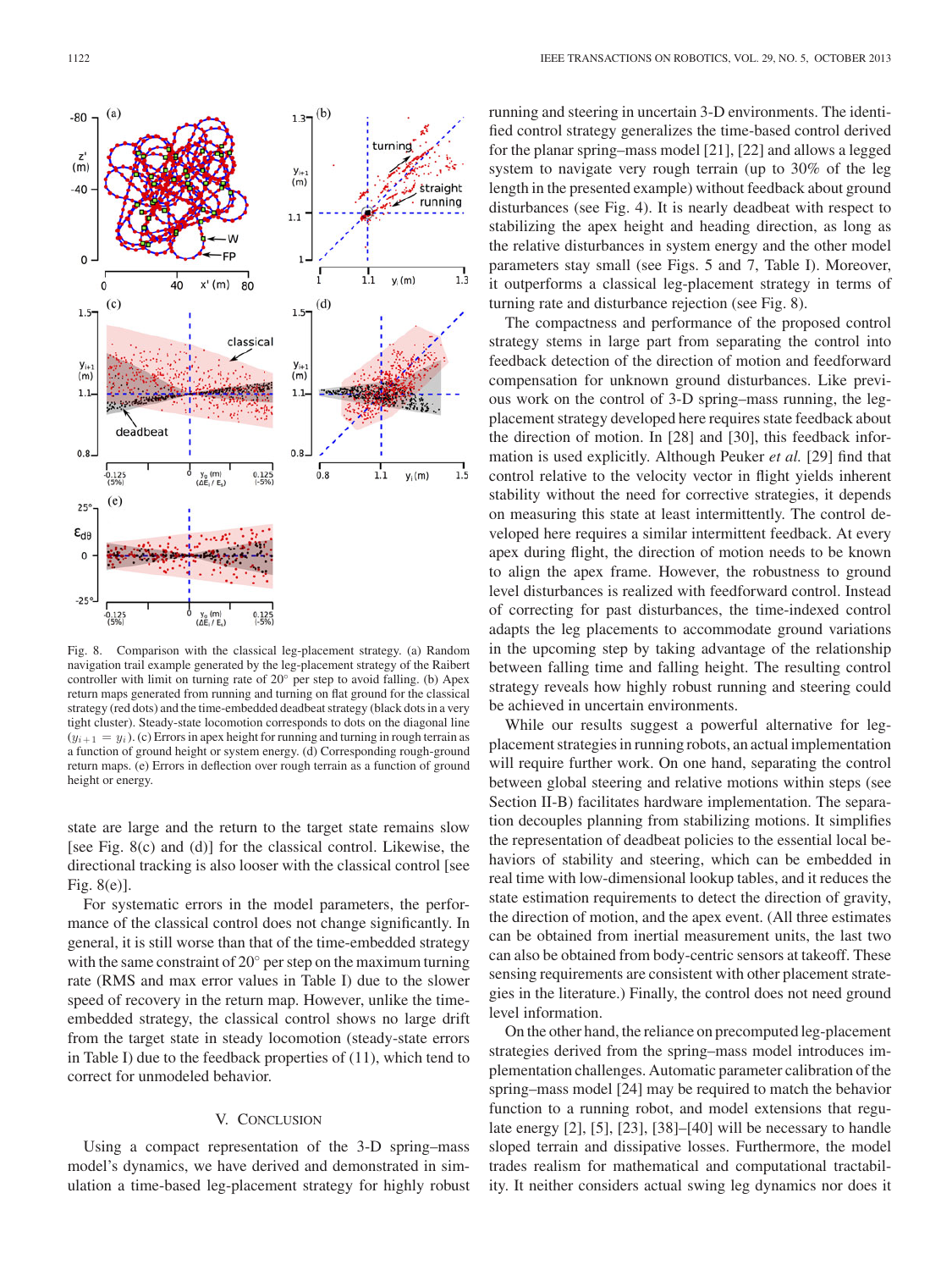account for the pitch, roll, and yaw moments generated by the legs about the trunk. Several studies have attacked these problems by taking advantage of passive mechanical properties, using local feedback controls, and developing reduction-based control algorithms [2], [5], [14], [25], [41], [42]. Specifically, for planar locomotion, we have recently shown that the legplacement policy derived from the spring–mass model yields similar robustness in more realistic robot models with rigid body dynamics and continuous ground contacts [43]. Future work will need to clarify how well these methods extend to the high speeds and aggressive maneuvers that the 3-D spring–mass model allows. Alternatively, it may be possible to extend the theory developed here to include some of the additional dynamics in similar feedforward policies.

#### ACKNOWLEDGMENT

The authors would like to thank the anonymous reviewers for their helpful comments and suggestions, which led to substantial improvements to the paper.

#### **REFERENCES**

- [1] M. Raibert, H. Brown, M. Chepponis, E. Hastings, S. Murthy, and F. Wimberly, "Dynamically stable legged locomotion," The Robotics Inst., Carnegie–Mellon Univ., Pittsburgh, MA, USA, Tech. Rep. CMU–RI–TR– 83–1, 1983.
- [2] M. Raibert, *Legged Robots That Balance*. Cambridge, MA, USA: MIT Press, 1986.
- [3] R. Blickhan, "The spring-mass model for running and hopping," *J. Biomech.*, vol. 22, no. 11-12, pp. 1217–1227, 1989.
- [4] T. McMahon and G. Cheng, "The mechanism of running: How does stiffness couple with speed?" *J. Biomech.*, vol. 23, pp. 65–78, 1990.
- [5] G. Zeglin and B. Brown, "Control of a bow leg hopping robot," in *Proc. IEEE Int. Conf. Robot. Autom.*, May 1998, vol. 1, pp. 793–798.
- [6] R. Alexander, "Three uses for springs in legged locomotion," *Int. J. Robot. Res.*, vol. 9, no. 2, pp. 53–61, 1990.
- [7] R. Blickhan and R. Full, "Similarity in multilegged locomotion: Bouncing like a monopode," *J. Comp. Physiol.*, vol. 173, pp. 509–517, 1993.
- [8] C. Farley, J. Glasheen, and T. McMahon, "Running springs: Speed and animal size," *J. Exp. Biol.*, vol. 185, pp. 71–86, 1993.
- [9] M. Dickinson, C. Farley, R. Full, M. Koehl, R. Kram, and S. Lehman, "How animals move: An integrative view," *Science*, vol. 288, no. 5463, pp. 100–106, 2000.
- [10] W. J. Schwind and D. E. Koditschek, "Approximating the stance map of a 2-DOF monoped runner," *J. Nonlinear Sci.*, vol. 10, pp. 533–568, 2000.
- [11] H. Geyer, A. Seyfarth, and R. Blickhan, "Spring-mass running: Simple approximate solution and application to gait stability," *J. Theoret. Biol.*, vol. 232, no. 3, pp. 315–328, 2005.
- [12] U. Saranli, Ö. Arslan, M. M. Ankaral, and Ö. Morgül, "Approximate analytic solutions to non-symmetric stance trajectories of the passive springloaded inverted pendulum with damping," *Nonlinear Dyn.*, vol. 62, no. 4, pp. 729–742, 2010.
- [13] P. Holmes, R. J. Full, and D. E. Koditschek, "The dynamics of legged locomotion: Models, analyses, and challenges," *SIAM Rev.*, vol. 48, no. 2, pp. 207–304, 2006.
- [14] J. Schmitt and P. Holmes, "Mechanical models for insect locomotion: Dynamics and stability in the horizontal plane I. theory," *Biol. Cybern.*, vol. 83, pp. 501–515, 2000.
- [15] J. Schmitt and P. Holmes, "Mechanical models for insect locomotion: Dynamics and stability in the horizontal plane II. application," *Biol. Cybern.*, vol. 83, pp. 517–527, 2000.
- [16] J. Schmitt, M. Garcia, R. C. Razo, P. Holmes, and R. J. Full, "Dynamics and stability of legged locomotion in the horizontal plane: A test case using insects," *Biol. Cybern.*, vol. 86, no. 5, pp. 343–53, 2002.
- [17] R. Altendorfer, R. Ghigliazza, and P. Holmes, "Exploiting passive stability for hierarchical control," in *Proc. 5th Int. Conf. Climb. Walk. Robot.*, Paris, France, 2002, pp. 177–184.
- [18] A. Seyfarth, H. Geyer, M. Günther, and R. Blickhan, "A movement criterion for running," *J. Biomech.*, vol. 35, pp. 649–655, 2002.
- [19] R. Altendorfer, D. E. Koditschek, and P. Holmes, "Towards a factored analysis of legged locomotion models," in *Proc. Int. Conf. Robot. Autom.*, Taipei, Taiwan, 2003, pp. 37–44.
- [20] R. Ghigliazza, R. Altendorfer, P. Holmes, and D. Koditschek, "A simply stabilized running model," *SIAM J. Appl. Dynam. Syst.*, vol. 2, no. 2, pp. 187–218, 2003.
- [21] A. Seyfarth and H. Geyer, "Natural control of spring-like running– optimized self-stabilization," in *Proc. 5th Int. Conf. Climb. Walk. Robot.*, 2002, pp. 81–85.
- [22] A. Seyfarth, H. Geyer, and H. M. Herr, "Swing-leg retraction: A simple control model for stable running," *J. Exp. Biol.*, vol. 206, pp. 2547–2555, 2003.
- [23] J. Schmitt and J. Clark, "Modeling posture-dependent leg actuation in sagittal plane locomotion," *Bioinspir. Biomim.*, vol. 4, no. 4, p. 046005, 2009, doi:10.1088/1748-3182/4/4/046005.
- [24] O. Arslan, U. Saranli, and O. Morgul, "Reactive footstep planning for a planar spring mass hopper," in *Proc. IEEE Int. Conf. Intell. Robot. Syst.*, Oct. 2009, pp. 160–166.
- [25] M. M. Ankarali and U. Saranli, "Control of underactuated planar pronking through an embedded spring-mass hopper template," *Autonom. Robot.*, vol. 30, no. 2, pp. 217–231, 2011.
- [26] B. Andrews, B. Miller, J. Schmitt, and J. E. Clark, "Running over unknown rough terrain with a one-legged planar robot," *Bioinspir. Biomim.*, vol. 6, no. 2, 2011, doi:10.1088/1748-3182/6/2/026009.
- [27] M. Ernst, H. Geyer, and R. Blickhan, "Extension and customization of self-stability control in compliant legged systems," *Bioinspir. Biomim.*, vol. 7, no. 4, 2012, doi:10.1088/1748-3182/7/4/046002.
- [28] J. Seipel and P. Holmes, "Running in three dimensions: Analysis of a point-mass sprung-leg model," *Int. J. Robot. Res.*, vol. 24, no. 8, pp. 657– 674, 2005.
- [29] F. Peuker, C. Maufroy, and A. Seyfarth, "Leg-adjustment strategies for stable running in three dimensions," *Bioinspir. Biomim.*, vol. 7, no. 3, 2012, doi:10.1088/1748-3182/7/3/036002.
- [30] G. S. Carver, N. J. Cowan, and J. M. Guckenheimer, "Lateral stability of the spring-mass hopper suggests a two-step control strategy for running," *Chaos*, vol. 19, no. 2, pp. 026 106-1–026 106-14, 2009.
- [31] F. Peuker and A. Seyfarth, "Adjusting legs for stable running in three dimensions," in *6th World Congress Biomechanics* (ser. IFMBE Proceedings), C. T. Lim, J. C. H. Goh, and R. Magjarevic, Eds. Berlin, Germany: Springer-Verlag, 2010, vol. 31, pp. 3–6.
- [32] O. Khatib, L. Sentis, and J.-H. Park, *A Unified Framework for Whole-Body Humanoid Robot Control With Multiple Constraints and Contacts* (ser. Springer Tracts in Advanced Robotics). Berlin, Germany: Springer-Verlag, 2008, vol. 44, pp. 303–312.
- [33] M. A. Townsend. (1985). Biped gait stabilization via foot placement. *J. Biomech.* [Online]. *18(1)*, pp. 21–38. Available: http://www. sciencedirect.com/science/article/pii/0021929085900429
- [34] S. Kajita, F. Kanehiro, K. Kaneko, K. Yokoi, and H. Hirukawa, "The 3D linear inverted pendulum mode: A simple modeling for a biped walking pattern generation," in *Proc. IEEE/RSJ Int. Conf. Intell. Robot. Syst.*, 2001, vol. 1, pp. 239–246.
- [35] J. Pratt, J. Carff, S. Drakunov, and A. Goswami, "Capture point: A step toward humanoid push recovery," in *Proc. 6th IEEE-RAS Int. Conf. Humanoid Robot.*, Dec. 2006, pp. 200–207.
- [36] M. A. Daley and A. A. Biewener, "Running over rough terrain reveals limb control for intrinsic stability," *Proc. Natl. Acad. Sci. USA*, vol. 103, no. 42, pp. 15 681–15 686, 2006.
- [37] D. G. E. Hobbelen and M. Wisse, "Swing-leg retraction for limit cycle walkers improves disturbance rejection," *IEEE Trans. Robot.*, vol. 24, no. 2, pp. 377–389, Apr. 2008.
- [38] H. Geyer, A. Seyfarth, and R. Blickhan, "Positive force feedback in bouncing gaits?" *Proc. R. Soc. Lond. B, Biol. Sci.*, vol. 270, pp. 2173–2183, 2003.
- [39] M. M. Ankarali and U. Saranli, "Stride-to-stride energy regulation for robust self-stability of a torque-actuated dissipative spring-mass hopper," *Chaos*, vol. 20, no. 3, pp. 033 121-1–033 121-13, 2010.
- [40] D. Koepl and J. W. Hurst, "Force control for planar spring-mass running," in *Proc. IEEE Int. Conf. Intell. Robot. Syst.*, Sep. 2011, pp. 3758– 3763.